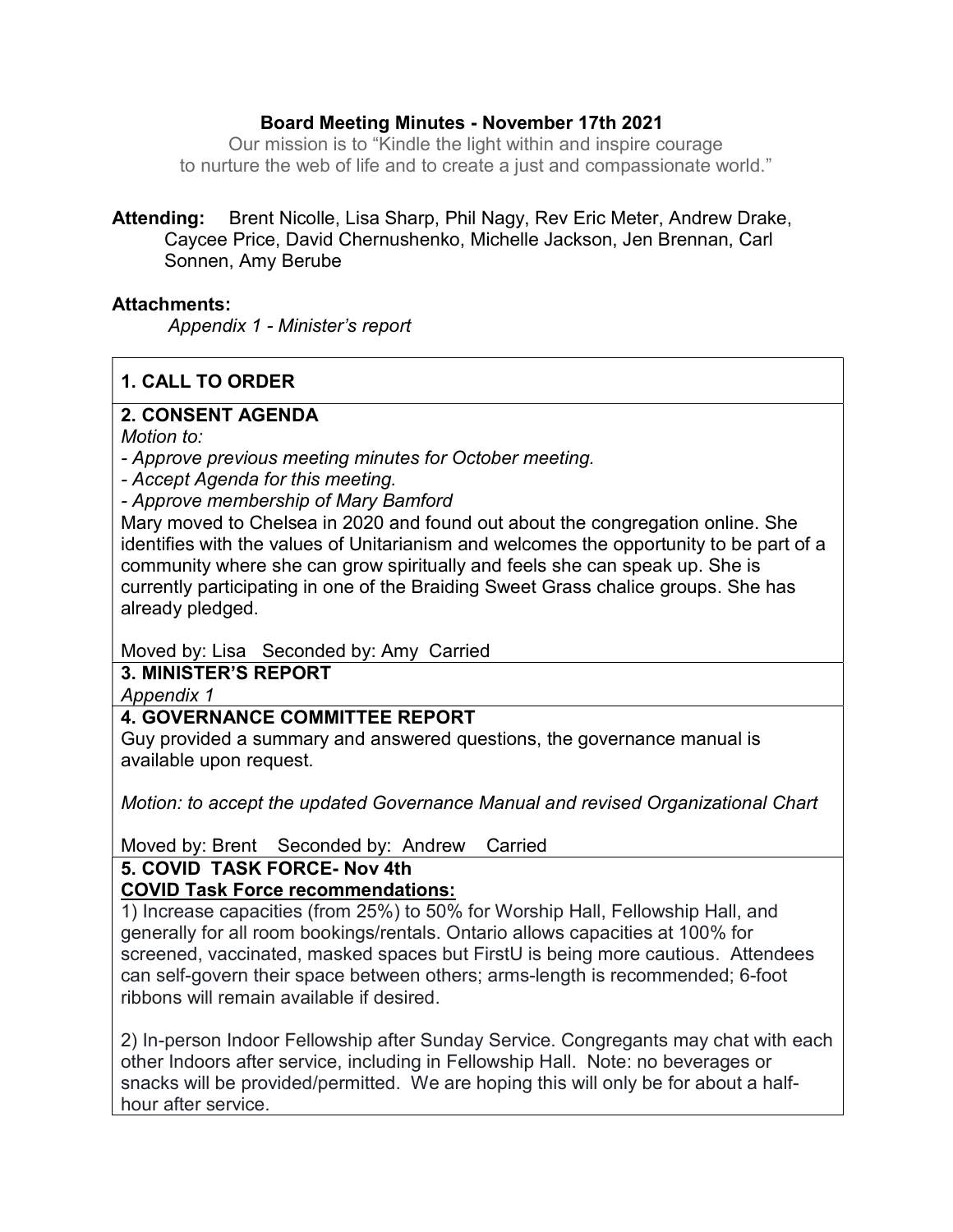3) Permissions for Small groups to allow indoor eating (eg Friday Men's Breakfast). As with all events, participants will be vaccinated, recorded for contact-tracing, and masked when not eating. Participants must be seated and spaced 6 feet apart while eating. Room bookings will be buffered to allow aerosols to disperse afterward. We will be monitoring and adjusting guidance going forward.

4) Concert/rites bookings will need to include vaccination screening. FirstU will provide staff or volunteers to handle vaccination screening at the door, and provide a surcharge accordingly.

5) Small impromptu audiences for choir recordings are permitted. Audiences must still be screened and significantly distanced from the singers (who would appreciate an audience). This is an extra activity for the choir director so audiences will be very limited.

Motion: to accept the recommendations of the COVID Task Force from Nov 4th.

Moved by: Brent Seconded by: Amy Carried

2. Status and next steps for reopening: The task force needs to ensure sufficient time is given to the board to approve task force recommendations before they are implemented.

## 6. UPCOMING ACTION ITEMS

### A. Planning next steps for Eighth Principle

The CUC has a vote coming up that will hold a vote to implement an eighth principle that will address systematic racism. First U will then need to hold a vote to approve the use of the eighth principle in our own congregation. We will also need to also hold or make changes to the following:

- Hold Town Hall / Education series in 2022?
- Revise Bylaws at next AGM
- Update in-sanctuary signage and website

### B. Strategic Plan Task Force

What does Board need to work on (when/how)?

- G2.04. Expand membership
- G2.05 Increase young adult participation
- G4.015 Pursue vision of campus development
- G4.017 Pursue affordable housing project
- G5.018 Solidify finances
- G5.O19 Keep staff supported and motivated

Motion to accept the strategic plan as presented to be voted on at the fall congregational meeting.

Moved by: Lisa Seconded by: Caycee Carried

# 7. CAMPUS PLANNING REPORT

1. Feasibility Study update: board members are invited to a preview with CAHDCO on December 2nd at 7pm.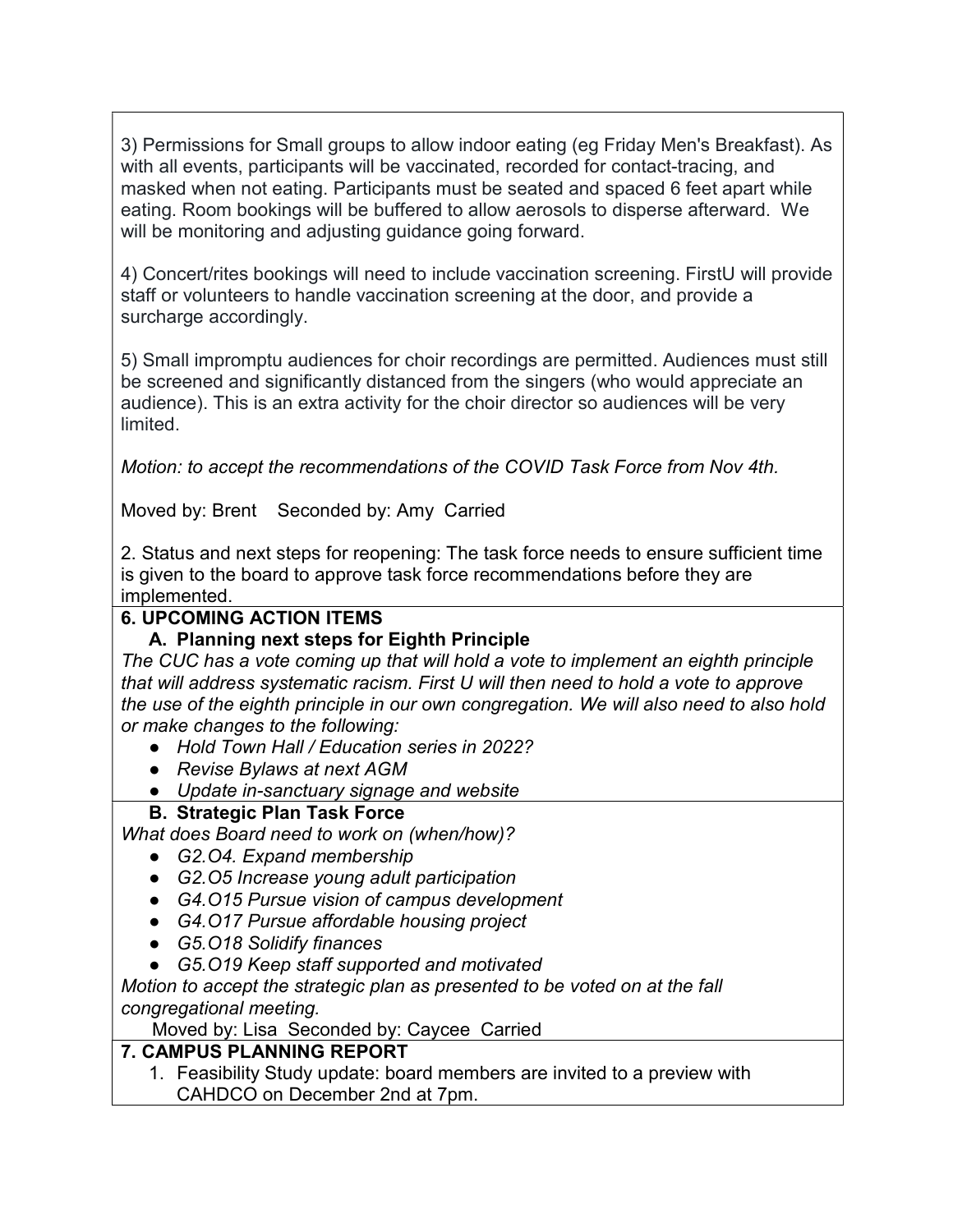2. Unitarian House rent negotiation: there is a small group who will be negotiating an increase in the length of the lease and to have UH begin paying rent.

### 8. FALL CONGREGATION MEETING

Last minute preparation, board members are asked to check their email over the next few days for their part in the meeting.

 Note: We will have some "dry-run" questions for the congregation at the Fall Congregational Meeting to practice voting, and we can use this information for gathering useful information.

eg: "Would you come to an in-person Annual General Meeting in the Spring?"

### 9. Information Items

A. The Executive Committee met Wednesday November 10th to discuss a few things, including:

- 1. Sunday service start time is currently 10 am on a temporary basis to be revisited in January. Signage and website information is hopefully but not necessarily consistent, so please be accommodating to newcomers who may not be familiar with the temporary schedule.
- 2. We discussed and decided against charging an overhead fee on third-party fundraising.
- 3. Recent significant donation was requested to be re-given as stocks not cash. Approved

### B. Upcoming meetings:

- 1. Fall Congregational Meeting: Sun Nov 21, 2:30pm-4:30pm
- 2. CUC 8th Principle Special Meeting: Sat Nov 27, 12pm-2:30pm
- 3. Cahdco Feasibility Study Preview (CPC+Board): Thu Dec 2 7pm
- 4. CUC Startup Workshop with Linda Thomson: Sat Dec 4<sup>th</sup>, 10-12pm
- 5. Next regular Board Meeting: Wed Jan 19, 2022 7pm. (There is no regular board meeting in December.)

### C. Upcoming board announcements roster:

| Nov 21 | David        |
|--------|--------------|
| Nov 28 | Lisa         |
| Dec 5  | Phil         |
| Dec 12 | Amy          |
| Dec 19 | Andrew       |
| Dec 26 | <b>Brent</b> |
| Jan 2  | Caycee       |

# 11. CLOSING Adjournment

### Appendix 1

Minister's Report to the Board of Directors of the First Unitarian Congregation of Ottawa November 2021